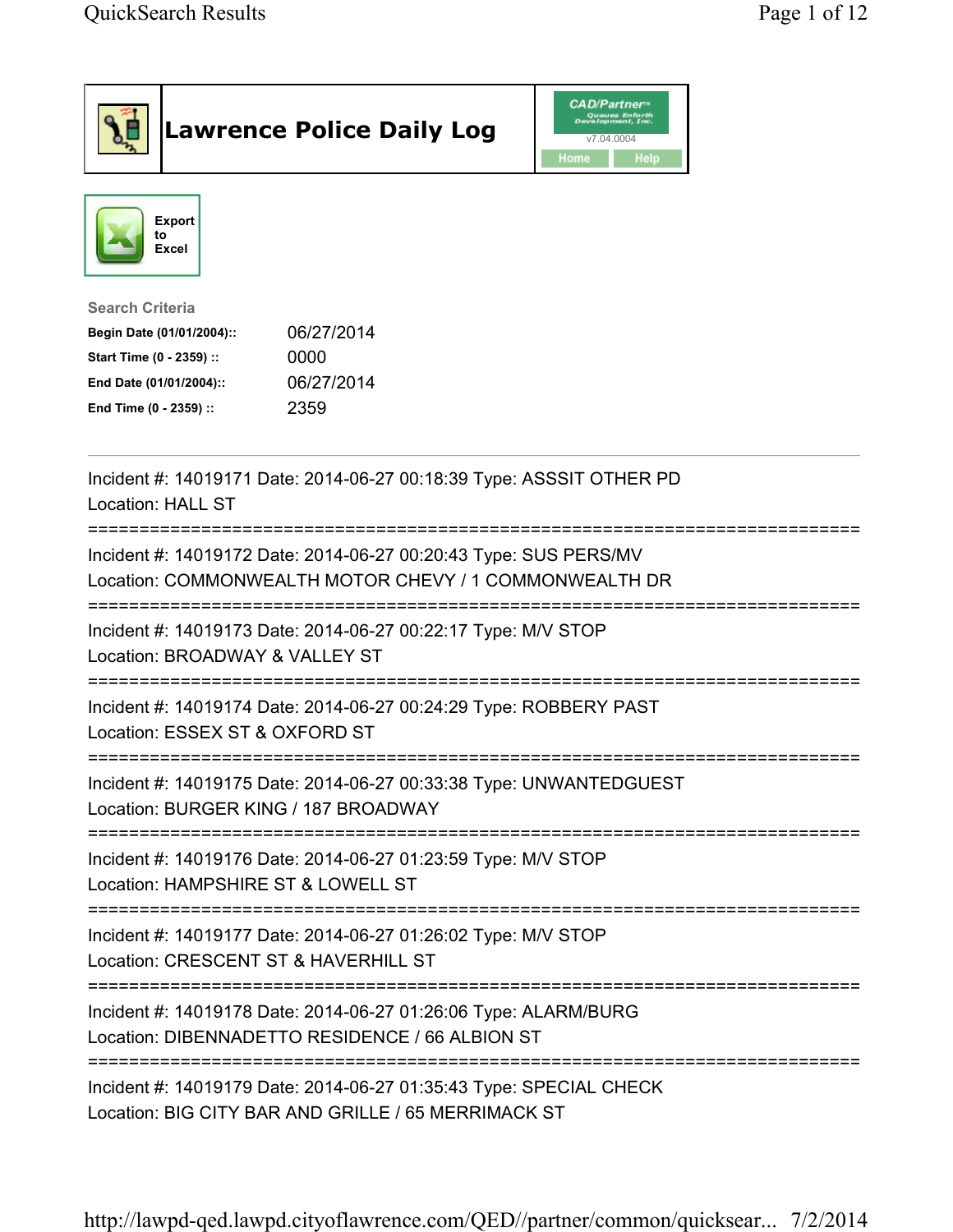=========================================================================== Incident #: 14019180 Date: 2014-06-27 01:36:57 Type: DISTURBANCE Location: SAM'S FOOD STORE / 389 BROADWAY =========================================================================== Incident #: 14019181 Date: 2014-06-27 01:43:14 Type: SPECIAL CHECK Location: HAFFNER'S GAS STATION / 69 PARKER ST =========================================================================== Incident #: 14019182 Date: 2014-06-27 01:45:33 Type: M/V STOP Location: ANDOVER ST & BLANCHARD ST =========================================================================== Incident #: 14019183 Date: 2014-06-27 01:49:12 Type: LARCENY/PROG Location: 7-ELEVEN / 360 BROADWAY =========================================================================== Incident #: 14019184 Date: 2014-06-27 01:55:50 Type: DISTURBANCE Location: 169 HAVERHILL ST =========================================================================== Incident #: 14019185 Date: 2014-06-27 01:59:52 Type: ALARM/BURG Location: PEOPLES UNITED / 10 S BROADWAY =========================================================================== Incident #: 14019186 Date: 2014-06-27 02:01:38 Type: DISORDERLY Location: 169 HAVERHILL ST =========================================================================== Incident #: 14019187 Date: 2014-06-27 02:12:52 Type: DISTURBANCE Location: 11 LAWRENCE ST =========================================================================== Incident #: 14019188 Date: 2014-06-27 02:16:46 Type: MAN DOWN Location: COMMON ST & FRANKLIN ST =========================================================================== Incident #: 14019189 Date: 2014-06-27 02:33:13 Type: M/V STOP Location: COMMON ST & HAMPSHIRE ST =========================================================================== Incident #: 14019190 Date: 2014-06-27 02:39:57 Type: M/V STOP Location: WINTHROP AV =========================================================================== Incident #: 14019191 Date: 2014-06-27 03:05:54 Type: M/V STOP Location: METROPOLITAN CREDIT UNION / 215 S BROADWAY =========================================================================== Incident #: 14019192 Date: 2014-06-27 03:06:16 Type: TRESPASSING Location: 112 BENNINGTON ST FL 1 =========================================================================== Incident #: 14019193 Date: 2014-06-27 03:11:33 Type: M/V STOP Location: BROADWAY & LOWELL ST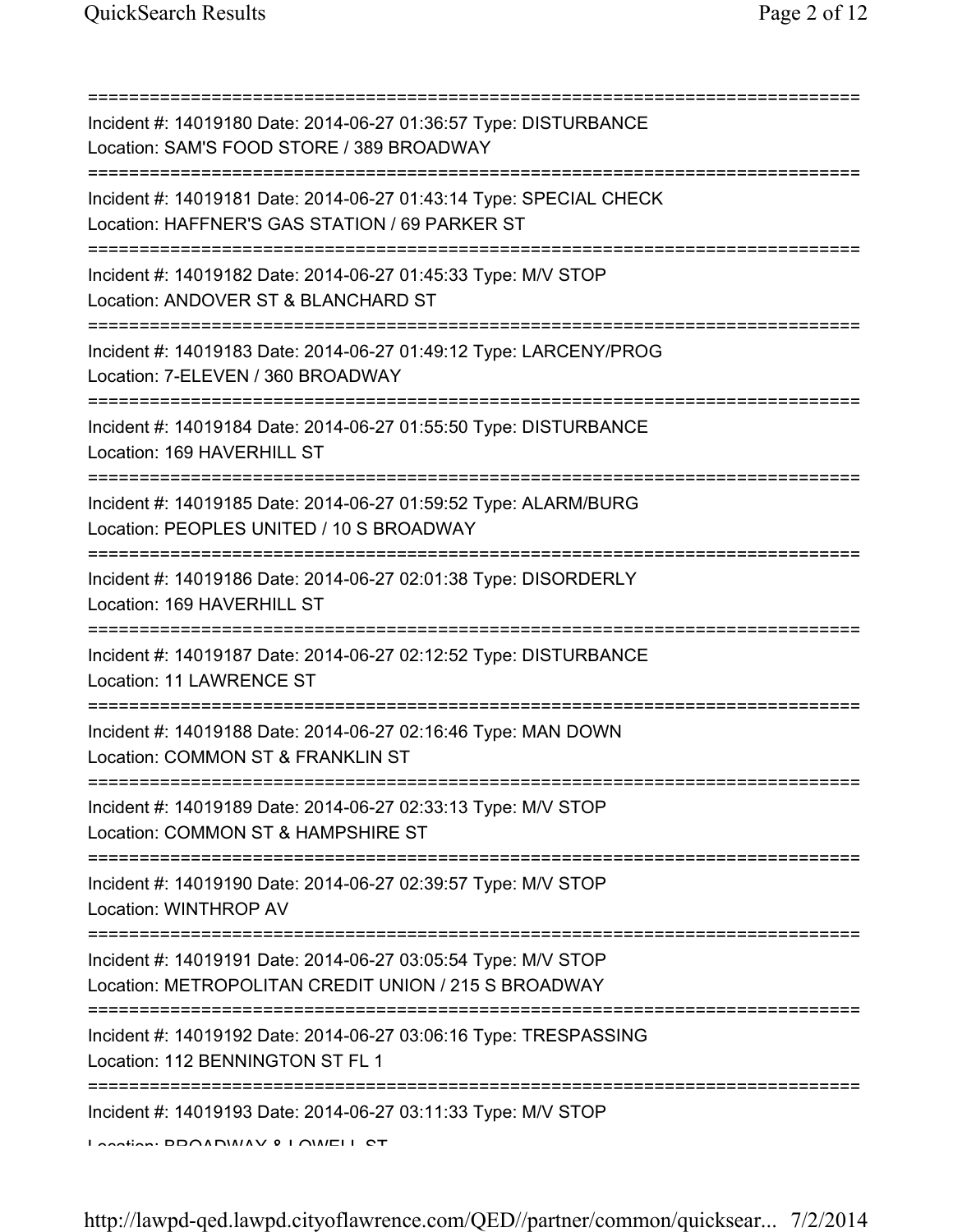| Incident #: 14019194 Date: 2014-06-27 04:37:12 Type: SUICIDE ATTEMPT<br>Location: 62 MELVIN ST #21 FL BLDG 11                            |
|------------------------------------------------------------------------------------------------------------------------------------------|
| Incident #: 14019195 Date: 2014-06-27 05:33:32 Type: KEEP PEACE<br>Location: 599 CANAL ST<br>========================                    |
| Incident #: 14019196 Date: 2014-06-27 06:01:30 Type: A&B D/W PAST<br>Location: WILLOW ST<br>=====================================        |
| Incident #: 14019197 Date: 2014-06-27 06:04:20 Type: DISTURBANCE<br>Location: 62 MELVIN ST<br>================================           |
| Incident #: 14019198 Date: 2014-06-27 06:05:52 Type: NOISE ORD<br>Location: FARNHAM ST & FOSTER ST                                       |
| ==================<br>Incident #: 14019199 Date: 2014-06-27 06:41:56 Type: ALARMS<br>Location: LAWRENCE BOYS + GIRLS CLUB / 136 WATER ST |
| Incident #: 14019200 Date: 2014-06-27 06:43:49 Type: DISTURBANCE<br>Location: 18 WARREN ST FL 3                                          |
| Incident #: 14019201 Date: 2014-06-27 07:13:34 Type: MAN DOWN<br>Location: 205 BROADWAY                                                  |
| Incident #: 14019202 Date: 2014-06-27 07:46:30 Type: PARK & WALK<br>Location: BRADFORD ST & BROADWAY                                     |
| Incident #: 14019203 Date: 2014-06-27 08:09:12 Type: SUS PERS/MV<br><b>Location: WEST ST</b>                                             |
| Incident #: 14019204 Date: 2014-06-27 09:17:26 Type: 209A/SERVE<br>Location: 178 ARLINGTON ST                                            |
| Incident #: 14019205 Date: 2014-06-27 09:22:44 Type: 209A/SERVE<br>Location: 2 WASHINGTON ST                                             |
| Incident #: 14019206 Date: 2014-06-27 09:24:57 Type: E911 HANGUP<br>Location: 30 EASTON ST                                               |
| Incident #: 14019207 Date: 2014-06-27 09:26:09 Type: BUILDING CHK                                                                        |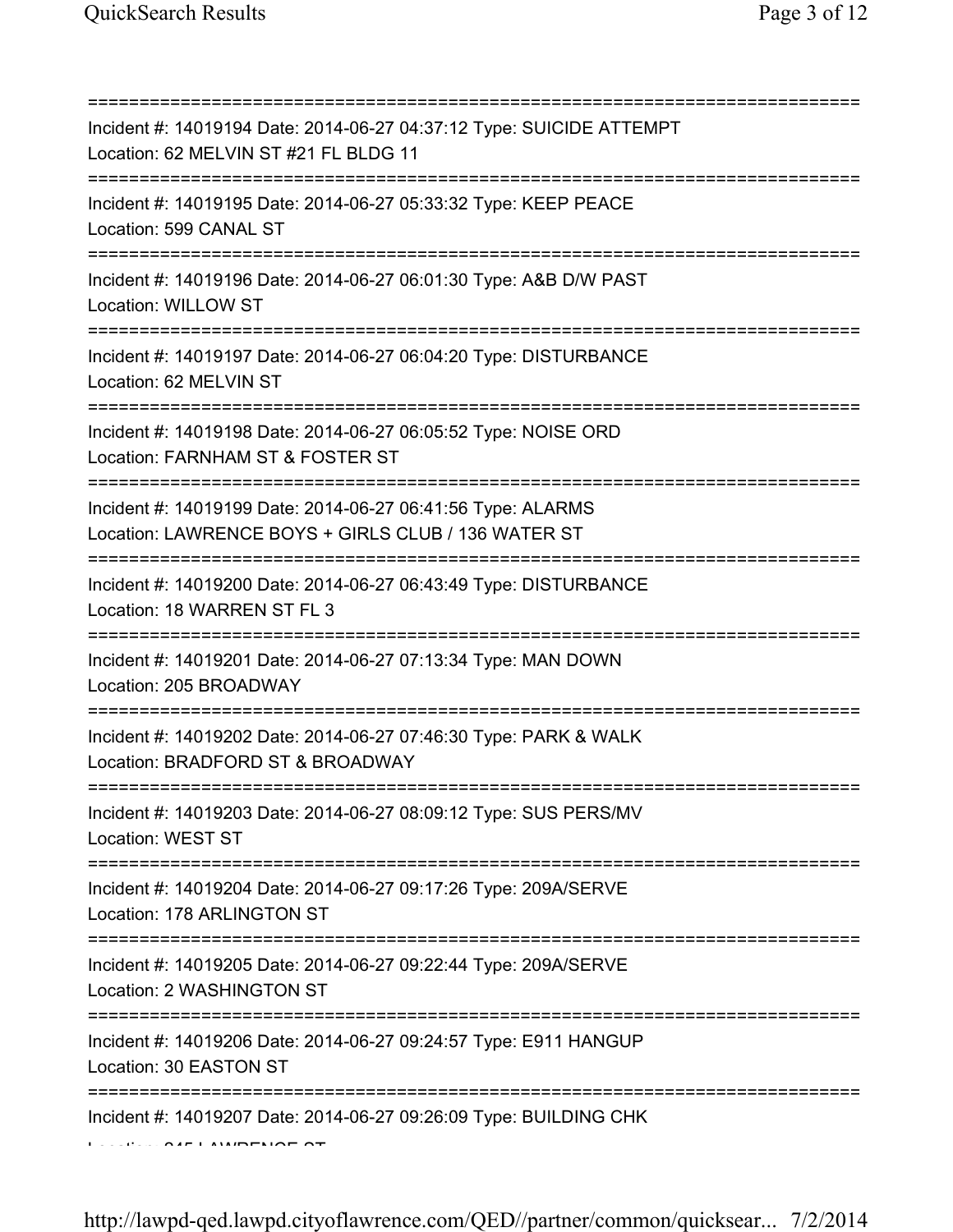=========================================================================== Incident #: 14019208 Date: 2014-06-27 09:26:16 Type: COURT DOC SERVE Location: 9 SUMMIT AV =========================================================================== Incident #: 14019209 Date: 2014-06-27 09:34:10 Type: 209A/SERVE Location: 27 ROBINSON CT =========================================================================== Incident #: 14019210 Date: 2014-06-27 09:34:43 Type: MAL DAMAGE Location: 133 S BROADWAY #204 =========================================================================== Incident #: 14019213 Date: 2014-06-27 09:38:46 Type: ROBBERY UNARM Location: BODWELL ST & HANCOCK ST =========================================================================== Incident #: 14019211 Date: 2014-06-27 09:47:27 Type: AUTO ACC/NO PI Location: 700 ESSEX ST =========================================================================== Incident #: 14019212 Date: 2014-06-27 09:50:48 Type: 209A/SERVE Location: 87 WHITE ST =========================================================================== Incident #: 14019214 Date: 2014-06-27 09:56:14 Type: M/V STOP Location: BENNINGTON ST & CHESTNUT ST =========================================================================== Incident #: 14019215 Date: 2014-06-27 10:02:20 Type: 209A/SERVE Location: 351 ESSEX ST #5C =========================================================================== Incident #: 14019216 Date: 2014-06-27 10:04:06 Type: STOL/MV/PAS Location: 101 RIVER POINTE WY =========================================================================== Incident #: 14019217 Date: 2014-06-27 10:07:57 Type: NOTIFICATION Location: 204 S UNION ST #3R =========================================================================== Incident #: 14019218 Date: 2014-06-27 10:11:17 Type: AUTO ACC/PED Location: 2 APPLETON ST =========================================================================== Incident #: 14019221 Date: 2014-06-27 10:11:21 Type: B&E/MV/PAST Location: 225 ESSEX ST =========================================================================== Incident #: 14019219 Date: 2014-06-27 10:24:20 Type: ALARM/BURG Location: 251 ANDOVER ST =========================================================================== Incident #: 14019220 Date: 2014-06-27 10:27:26 Type: UNKNOWN PROB Location: 296 BROADWAY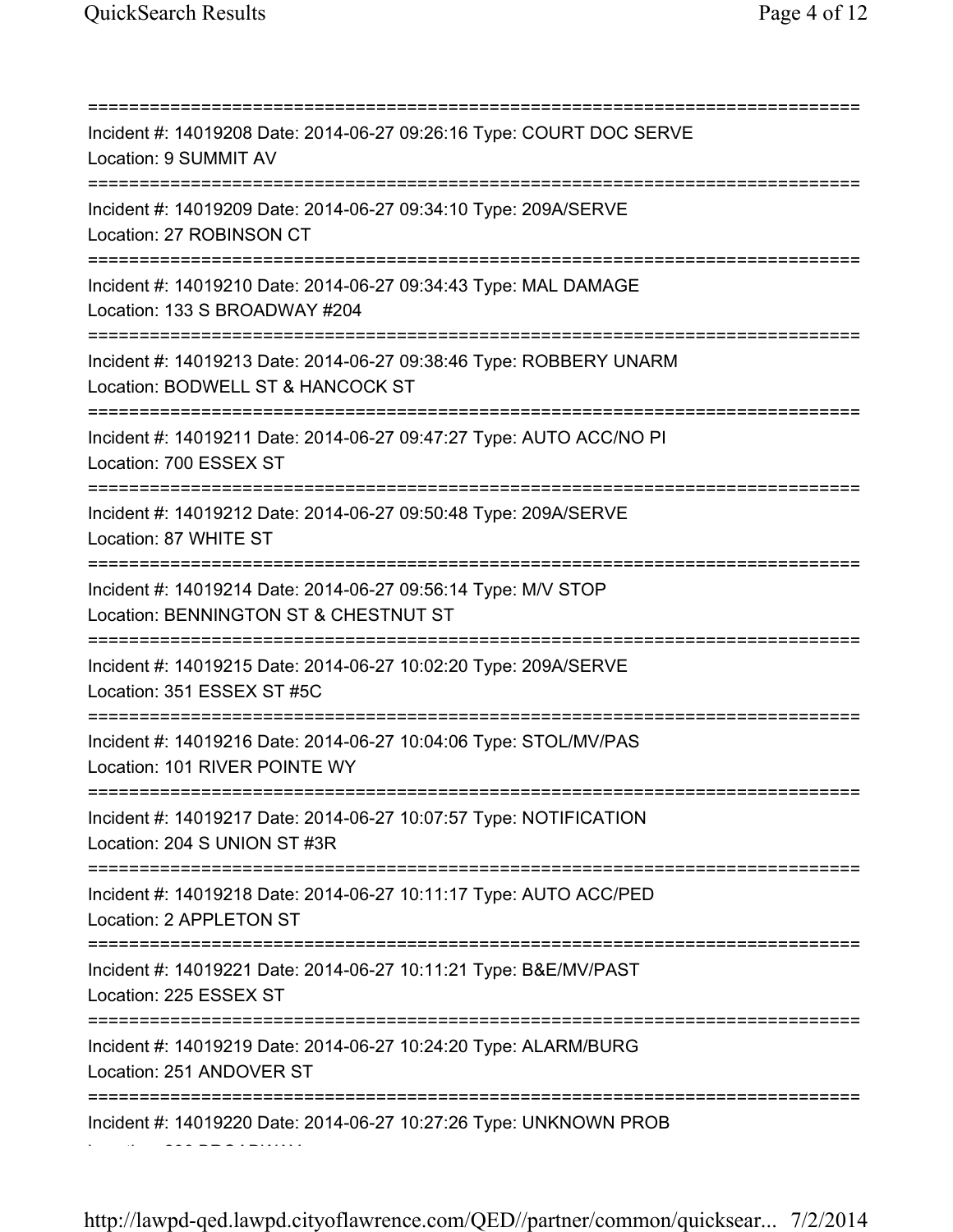=========================================================================== Incident #: 14019222 Date: 2014-06-27 10:34:18 Type: NEIGHBOR PROB Location: 10 E PLATT ST =========================================================================== Incident #: 14019223 Date: 2014-06-27 11:01:06 Type: ROBBERY UNARM Location: ABBOTT ST & SHAWSHEEN RD =========================================================================== Incident #: 14019224 Date: 2014-06-27 11:03:28 Type: MAL DAMAGE Location: HAVERHILL ST & NEWBURY ST =========================================================================== Incident #: 14019225 Date: 2014-06-27 11:12:49 Type: WARRANT SERVE Location: 101 AMESBURY ST FL BASEMAN =========================================================================== Incident #: 14019226 Date: 2014-06-27 11:13:53 Type: MAN DOWN Location: 375 COMMON ST =========================================================================== Incident #: 14019227 Date: 2014-06-27 11:14:19 Type: A&B PROG Location: 111 MARKET ST FL 1 =========================================================================== Incident #: 14019228 Date: 2014-06-27 11:27:04 Type: HIT & RUN M/V Location: 9 BROADWAY =========================================================================== Incident #: 14019229 Date: 2014-06-27 11:40:13 Type: M/V STOP Location: 490 HAMPSHIRE ST =========================================================================== Incident #: 14019230 Date: 2014-06-27 11:41:17 Type: TENANT PROB Location: 362 ESSEX ST #304 =========================================================================== Incident #: 14019231 Date: 2014-06-27 11:44:53 Type: 209A/SERVE Location: 638 ESSEX ST =========================================================================== Incident #: 14019232 Date: 2014-06-27 11:46:18 Type: STOL/MV/PAS Location: 86 BOXFORD ST =========================================================================== Incident #: 14019233 Date: 2014-06-27 11:46:51 Type: 209A/SERVE Location: 28 MELROSE ST =========================================================================== Incident #: 14019234 Date: 2014-06-27 11:47:55 Type: PARK & WALK Location: BRADFORD ST & BROADWAY =========================================================================== Incident #: 14019235 Date: 2014-06-27 11:57:22 Type: A&B PROG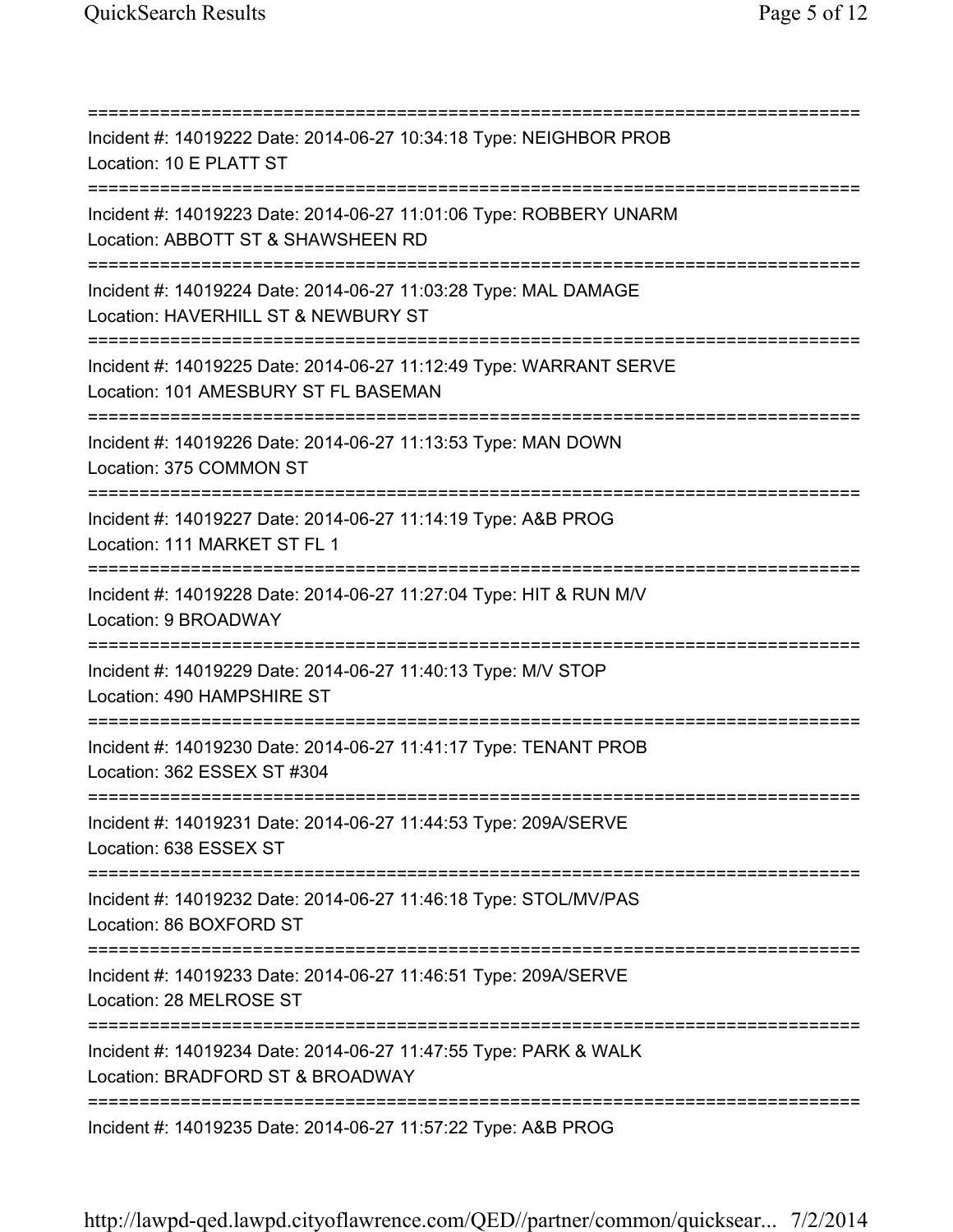=========================================================================== Incident #: 14019236 Date: 2014-06-27 12:07:40 Type: WIRE DOWN Location: 130 EXETER ST =========================================================================== Incident #: 14019237 Date: 2014-06-27 12:29:36 Type: INVESTIGATION Location: 49 BOWDOIN ST =========================================================================== Incident #: 14019238 Date: 2014-06-27 12:43:34 Type: NOTIFICATION Location: 341 LAWRENCE ST FL 3RD =========================================================================== Incident #: 14019241 Date: 2014-06-27 12:59:14 Type: FRAUD Location: 81 BAILEY ST FL 1 =========================================================================== Incident #: 14019239 Date: 2014-06-27 13:01:39 Type: SUS PERS/MV Location: 40 KENDRICK ST =========================================================================== Incident #: 14019240 Date: 2014-06-27 13:12:45 Type: AUTO ACC/NO PI Location: 325 WINTHROP AV =========================================================================== Incident #: 14019242 Date: 2014-06-27 13:28:37 Type: DOMESTIC/PROG Location: COMMON ST & NEWBURY ST =========================================================================== Incident #: 14019243 Date: 2014-06-27 13:54:08 Type: M/V STOP Location: ESSEX ST & LAWRENCE ST =========================================================================== Incident #: 14019244 Date: 2014-06-27 13:54:52 Type: MAL DAMG PROG Location: 92 MARKET ST =========================================================================== Incident #: 14019245 Date: 2014-06-27 14:19:42 Type: INVESTIGATION Location: 90 LOWELL ST =========================================================================== Incident #: 14019246 Date: 2014-06-27 14:24:21 Type: AUTO ACC/UNK PI Location: ISLAND ST & UNION ST =========================================================================== Incident #: 14019247 Date: 2014-06-27 14:26:55 Type: ROBBERY UNARM Location: BODWELL ST & HANCOCK ST =========================================================================== Incident #: 14019248 Date: 2014-06-27 14:30:03 Type: WARRANT SERVE Location: 90 LOWELL ST =========================================================================== Incident #: 14019249 Date: 2014-06-27 14:32:44 Type: TOW OF M/V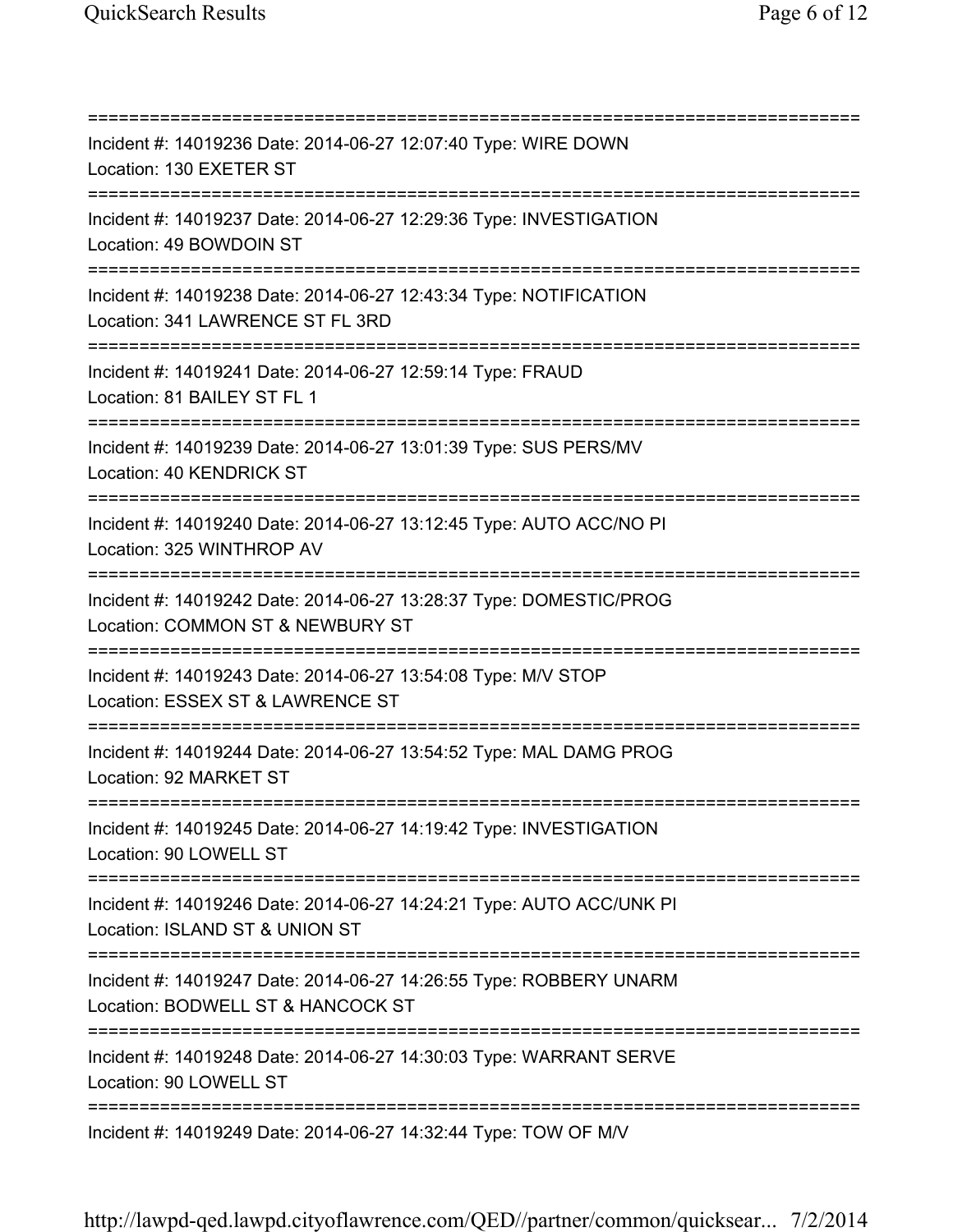Location: 284 HIGH ST =========================================================================== Incident #: 14019250 Date: 2014-06-27 14:38:05 Type: ALARM/BURG Location: 18 FALMOUTH ST =========================================================================== Incident #: 14019251 Date: 2014-06-27 14:41:48 Type: ANIMAL COMPL Location: 40 OAK ST =========================================================================== Incident #: 14019252 Date: 2014-06-27 14:54:25 Type: UTTERING/PROG Location: BROADWAY LIQUORS / 434 BROADWAY =========================================================================== Incident #: 14019253 Date: 2014-06-27 14:56:50 Type: SUS PERS/MV Location: LAWRENCE HISTORY CENTER / 6 ESSEX ST =========================================================================== Incident #: 14019254 Date: 2014-06-27 15:22:14 Type: UNKNOWN PROB Location: 62 FOREST ST =========================================================================== Incident #: 14019255 Date: 2014-06-27 15:32:06 Type: DRINKING PUBL Location: 108 WALNUT ST =========================================================================== Incident #: 14019256 Date: 2014-06-27 15:41:18 Type: WARRANT SERVE Location: COMMON ST & LAWRENCE ST =========================================================================== Incident #: 14019257 Date: 2014-06-27 15:41:57 Type: NEIGHBOR PROB Location: 219 LAWRENCE ST =========================================================================== Incident #: 14019258 Date: 2014-06-27 15:50:54 Type: LOUD NOISE Location: 120 DAWES ST FL 2ND =========================================================================== Incident #: 14019259 Date: 2014-06-27 16:05:06 Type: WARRANT SERVE Location: 310 HOWARD ST FL 3 =========================================================================== Incident #: 14019260 Date: 2014-06-27 16:16:12 Type: STOL/MV/PAS Location: 2 HOLTON ST =========================================================================== Incident #: 14019261 Date: 2014-06-27 16:30:40 Type: 209A/VIOLATION Location: 276 LAWRENCE ST FL 1 =========================================================================== Incident #: 14019262 Date: 2014-06-27 16:36:21 Type: AUTO ACC/NO PI Location: CENTRAL BRIDGE =========================================================================== Incident #: 14019263 Date: 2014 06 27 16:38:19 Type: MISSING PERS

http://lawpd-qed.lawpd.cityoflawrence.com/QED//partner/common/quicksear... 7/2/2014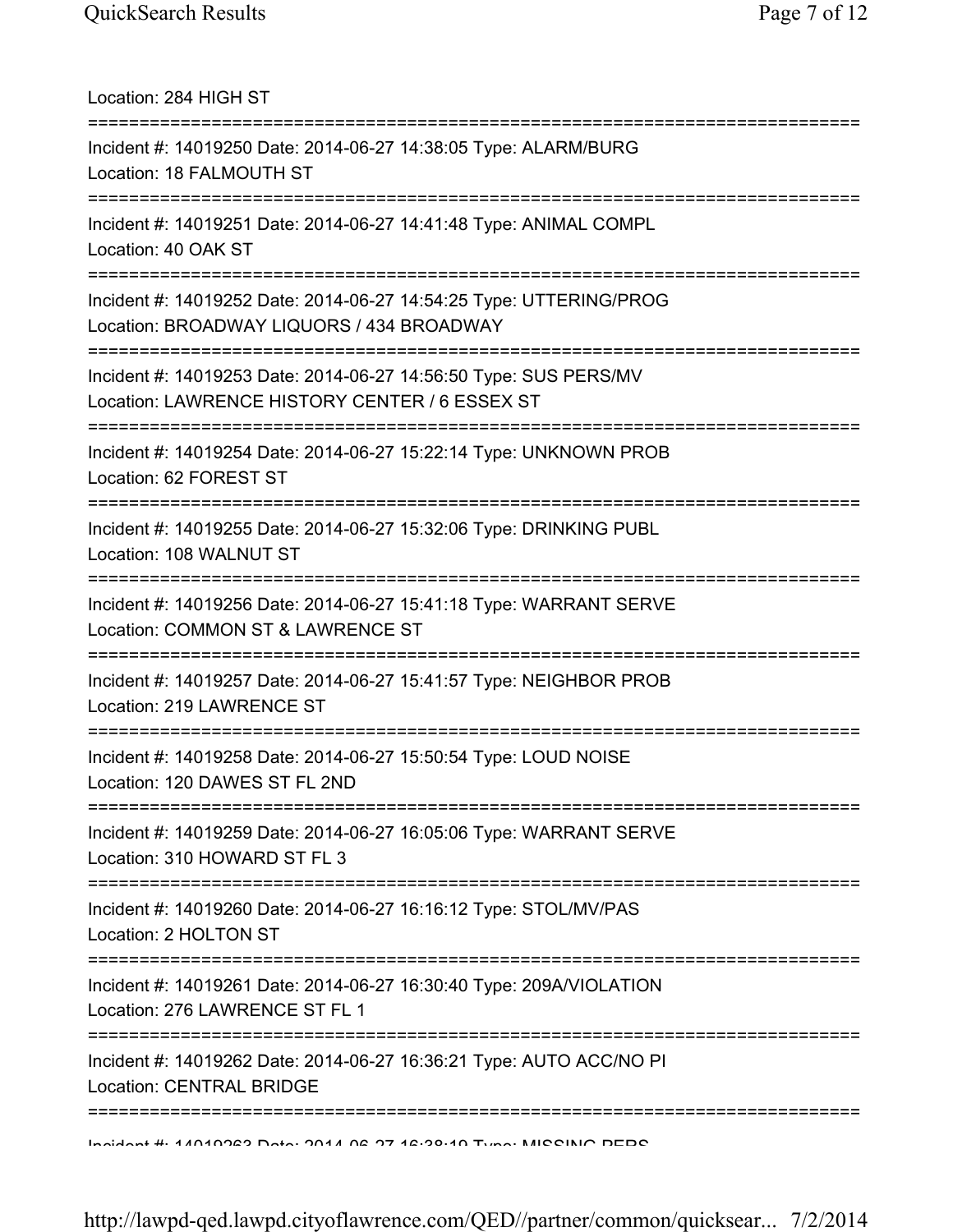Location: 20 JAMAICA ST =========================================================================== Incident #: 14019264 Date: 2014-06-27 16:51:51 Type: UNKNOWN PROB Location: 73 TENNEY ST =========================================================================== Incident #: 14019265 Date: 2014-06-27 16:52:59 Type: DRUG OVERDOSE Location: MCDONALDS / 50 BROADWAY =========================================================================== Incident #: 14019266 Date: 2014-06-27 17:09:08 Type: HIT & RUN M/V Location: 52 SARATOGA ST =========================================================================== Incident #: 14019267 Date: 2014-06-27 17:18:59 Type: RECOV/STOL/MV Location: 25 ABBOTT ST =========================================================================== Incident #: 14019268 Date: 2014-06-27 17:20:55 Type: B&E/MV/PAST Location: 33 OREGON AV =========================================================================== Incident #: 14019269 Date: 2014-06-27 17:22:05 Type: SEX OFF. PAST Location: 42 MARBLE AV =========================================================================== Incident #: 14019270 Date: 2014-06-27 17:38:30 Type: DRUG VIO Location: 139 MAY ST =========================================================================== Incident #: 14019271 Date: 2014-06-27 17:41:53 Type: TRESPASSING Location: HIGGINS STATE POOL / 180 CRAWFORD ST =========================================================================== Incident #: 14019272 Date: 2014-06-27 17:43:09 Type: M/V STOP Location: LEXINGTON ST & MYRTLE ST =========================================================================== Incident #: 14019273 Date: 2014-06-27 17:48:15 Type: NOISE ORD Location: 47 CHELMSFORD ST =========================================================================== Incident #: 14019274 Date: 2014-06-27 17:49:15 Type: ALARM/BURG Location: 10 FLORAL ST FL 1 =========================================================================== Incident #: 14019275 Date: 2014-06-27 18:10:16 Type: B&E/PAST Location: 19 GRANVILLE ST =========================================================================== Incident #: 14019276 Date: 2014-06-27 18:18:32 Type: LARCENY/PAST Location: 92 NESMITH ST ===========================================================================  $11.41010077$  Date: 2014 09 07 19 09 04 Type: GENERAL GEDV

http://lawpd-qed.lawpd.cityoflawrence.com/QED//partner/common/quicksear... 7/2/2014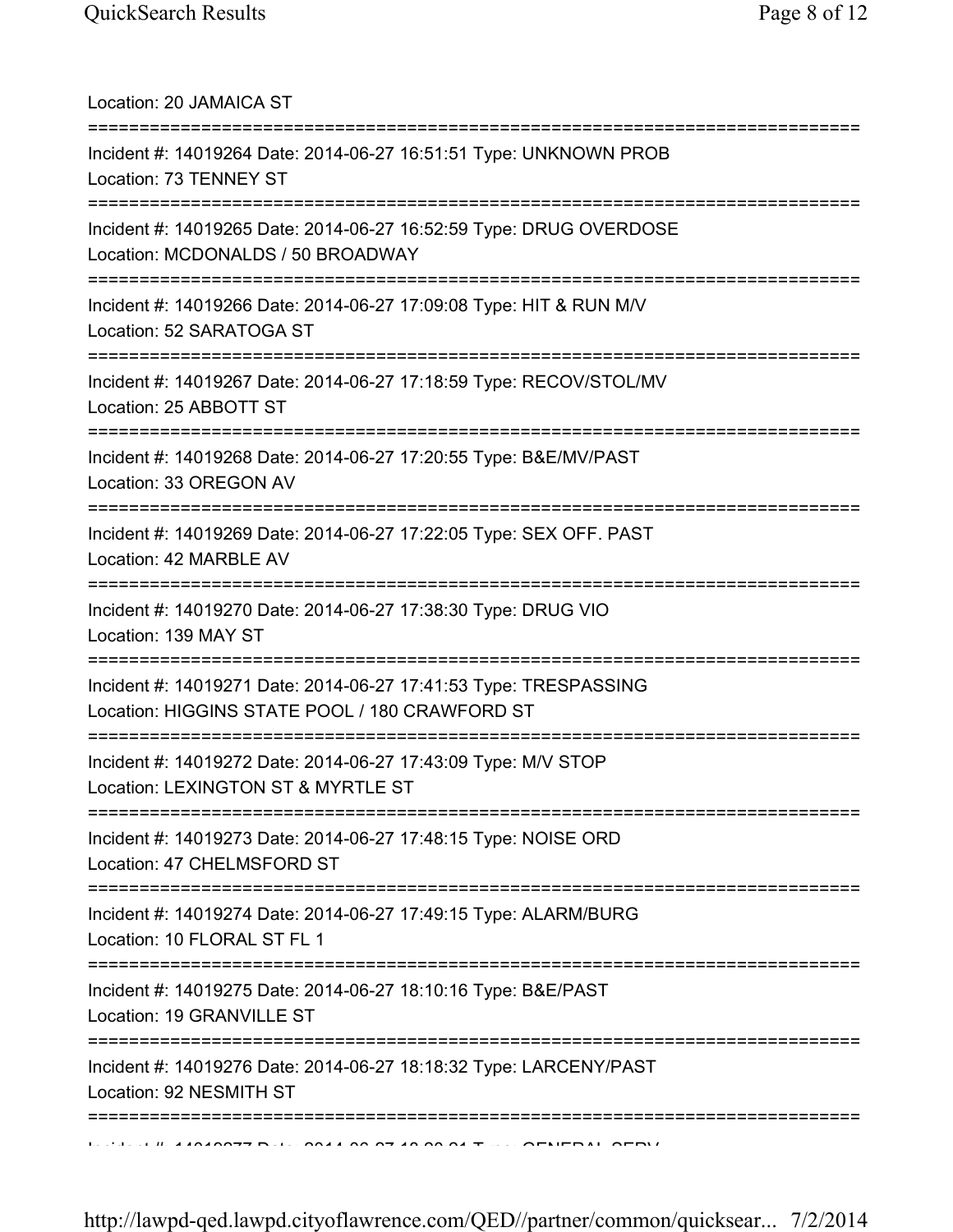Location: 691 ESSEX ST =========================================================================== Incident #: 14019278 Date: 2014-06-27 18:25:21 Type: AUTO ACC/NO PI Location: SEVEN ELEVEN / 370 BROADWAY =========================================================================== Incident #: 14019279 Date: 2014-06-27 18:27:26 Type: NEIGHBOR PROB Location: 506 LOWELL ST =========================================================================== Incident #: 14019280 Date: 2014-06-27 18:28:53 Type: ALARM/HOLD Location: 16 KEMPTON CT =========================================================================== Incident #: 14019281 Date: 2014-06-27 18:44:57 Type: CK WELL BEING Location: 1 BEACON AV #318 =========================================================================== Incident #: 14019282 Date: 2014-06-27 18:53:58 Type: AUTO ACC/NO PI Location: BROADWAY & CROSS ST =========================================================================== Incident #: 14019283 Date: 2014-06-27 19:02:33 Type: AUTO ACC/PI Location: MERRIMACK ST & RT 495 =========================================================================== Incident #: 14019284 Date: 2014-06-27 19:04:29 Type: B&E/PROG Location: 74 BAILEY ST =========================================================================== Incident #: 14019285 Date: 2014-06-27 19:18:08 Type: NOISE ORD Location: 47 CHELMSFORD ST =========================================================================== Incident #: 14019286 Date: 2014-06-27 19:20:57 Type: NOTIFICATION Location: 34 SHAWSHEEN CT =========================================================================== Incident #: 14019287 Date: 2014-06-27 19:25:57 Type: TOW OF M/V Location: BAILEY ST & FOSTER ST =========================================================================== Incident #: 14019288 Date: 2014-06-27 19:38:13 Type: DISORDERLY Location: 21 E HAVERHILL ST =========================================================================== Incident #: 14019289 Date: 2014-06-27 19:43:46 Type: GENERAL SERV Location: 51 N PARISH RD =========================================================================== Incident #: 14019290 Date: 2014-06-27 19:54:04 Type: MISSING PERS Location: 4 SWAN ST ===========================================================================

http://lawpd-qed.lawpd.cityoflawrence.com/QED//partner/common/quicksear... 7/2/2014

Incident #: 14019292 Date: 2014 06 27 20:30:47 Type: SERVE 209A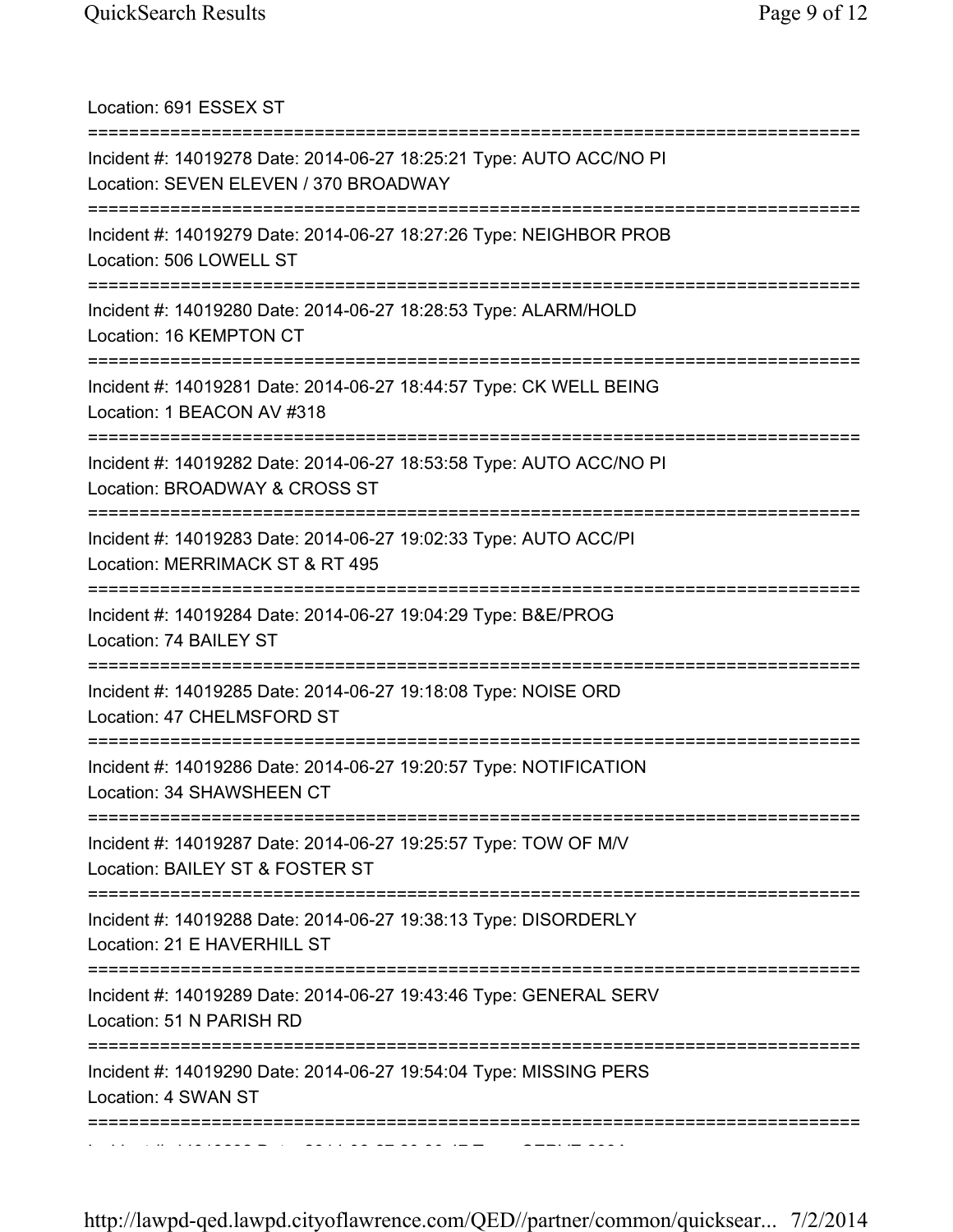| Location: 409 LOWELL ST                                                                                                     |
|-----------------------------------------------------------------------------------------------------------------------------|
| Incident #: 14019291 Date: 2014-06-27 20:31:35 Type: SUS PERS/MV<br>Location: 314 LOWELL ST                                 |
| Incident #: 14019293 Date: 2014-06-27 20:41:26 Type: M/V STOP<br>Location: BROADWAY & ESSEX ST                              |
| Incident #: 14019294 Date: 2014-06-27 20:59:45 Type: EXTRA SURVEIL<br>Location: 9 SUMMER ST                                 |
| Incident #: 14019295 Date: 2014-06-27 21:20:15 Type: NOISE ORD<br>Location: 11 WALNUT ST                                    |
| Incident #: 14019296 Date: 2014-06-27 21:26:25 Type: NOISE ORD<br>Location: 41 KINGSTON ST                                  |
| Incident #: 14019297 Date: 2014-06-27 21:43:32 Type: NOISE ORD<br>Location: MAY ST<br>===================================== |
| Incident #: 14019298 Date: 2014-06-27 21:44:40 Type: LARCENY/PAST<br>Location: 166 S UNION ST                               |
| Incident #: 14019299 Date: 2014-06-27 21:46:07 Type: TOW OF M/V<br>Location: LAWRENCE ST & MYRTLE ST                        |
| Incident #: 14019300 Date: 2014-06-27 21:58:41 Type: M/V STOP<br>Location: ALLSTON ST & HIGH ST                             |
| Incident #: 14019301 Date: 2014-06-27 22:14:38 Type: STOL/MV/PAS<br>Location: 678 ESSEX ST                                  |
| Incident #: 14019302 Date: 2014-06-27 22:21:36 Type: CARJACKING<br>Location: BROTHERS PIZZA / 145 LAWRENCE ST               |
| Incident #: 14019303 Date: 2014-06-27 22:22:53 Type: NOISE ORD<br>Location: 62 KENT ST<br>======================            |
| Incident #: 14019304 Date: 2014-06-27 22:31:56 Type: NEIGHBOR PROB<br>Location: 91 MT VERNON ST FL 1                        |
|                                                                                                                             |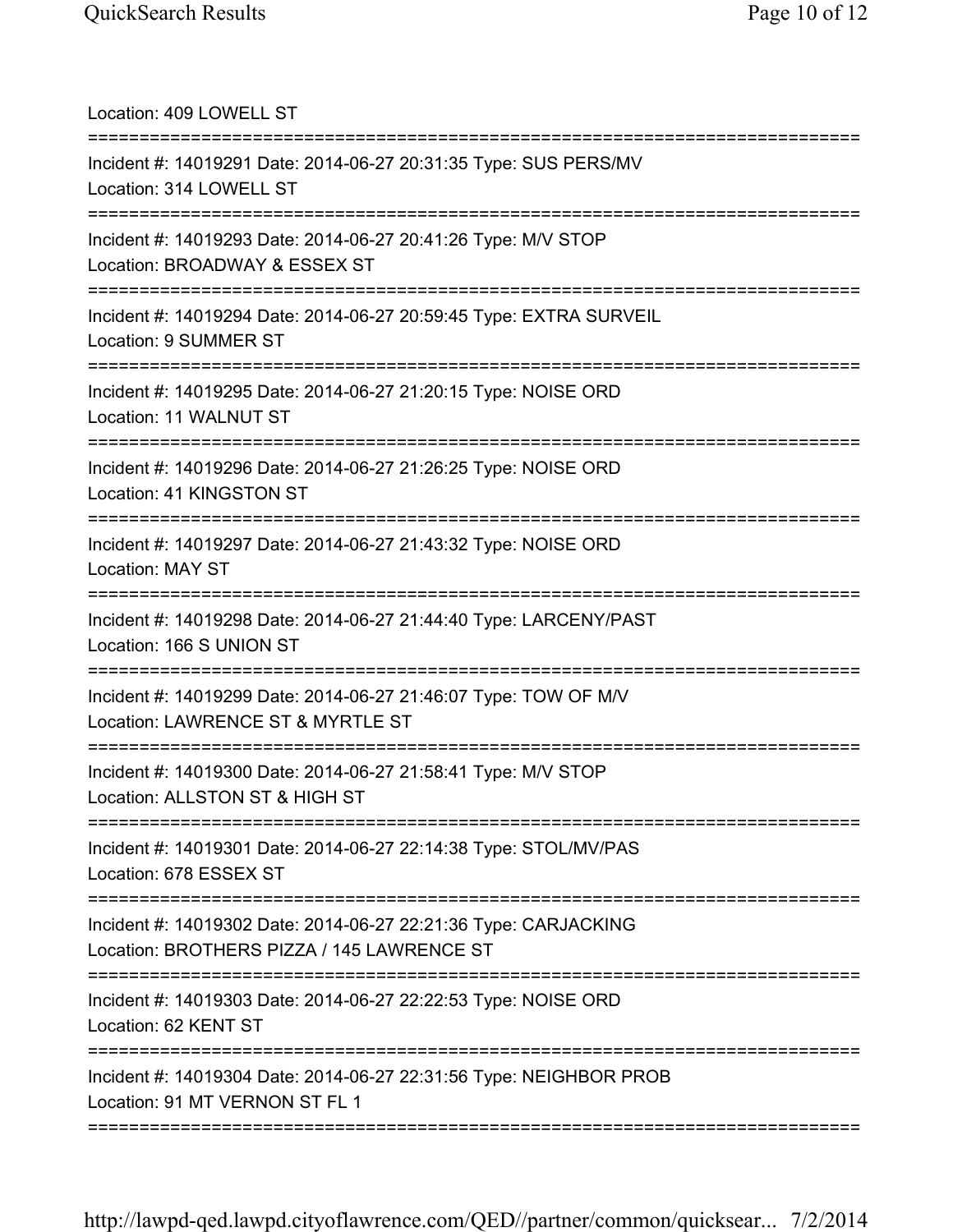| Location: 209 BAILEY ST #1 FL<br>=================================                                                                    |
|---------------------------------------------------------------------------------------------------------------------------------------|
| Incident #: 14019306 Date: 2014-06-27 22:37:50 Type: GENERAL SERV<br>Location: 7 WINTHROP AV<br>===================================== |
| Incident #: 14019307 Date: 2014-06-27 22:42:13 Type: LOST PROPERTY<br>Location: 166 S UNION ST<br>=============================       |
| Incident #: 14019308 Date: 2014-06-27 22:48:18 Type: NOISE ORD<br>Location: BODWELL ST & WARREN ST                                    |
| Incident #: 14019309 Date: 2014-06-27 22:50:20 Type: DOMESTIC/PROG<br>Location: 8 DIAMOND ST #12                                      |
| Incident #: 14019310 Date: 2014-06-27 23:02:10 Type: ALARM/BURG<br>Location: 15 TEXAS AV                                              |
| Incident #: 14019311 Date: 2014-06-27 23:20:00 Type: NOISE ORD<br>Location: 67 BROOKFIELD ST                                          |
| Incident #: 14019312 Date: 2014-06-27 23:25:17 Type: RECOV/STOL/MV<br>Location: 22 BROOK ST                                           |
| Incident #: 14019313 Date: 2014-06-27 23:29:19 Type: DOMESTIC/PROG<br>Location: 109 GARDEN ST                                         |
| Incident #: 14019314 Date: 2014-06-27 23:36:20 Type: MISSING PERS<br>Location: SUNBRIDGE / 800 ESSEX ST                               |
| Incident #: 14019315 Date: 2014-06-27 23:37:26 Type: NOISE ORD<br>Location: FIRE ALARM / 60 BODWELL ST                                |
| Incident #: 14019316 Date: 2014-06-27 23:45:40 Type: AUTO ACC/PI<br>Location: FARNHAM ST & S UNION ST                                 |
| Incident #: 14019317 Date: 2014-06-27 23:47:04 Type: NOISE ORD<br>Location: 37 BROOKFIELD ST                                          |
|                                                                                                                                       |

441 record(s)